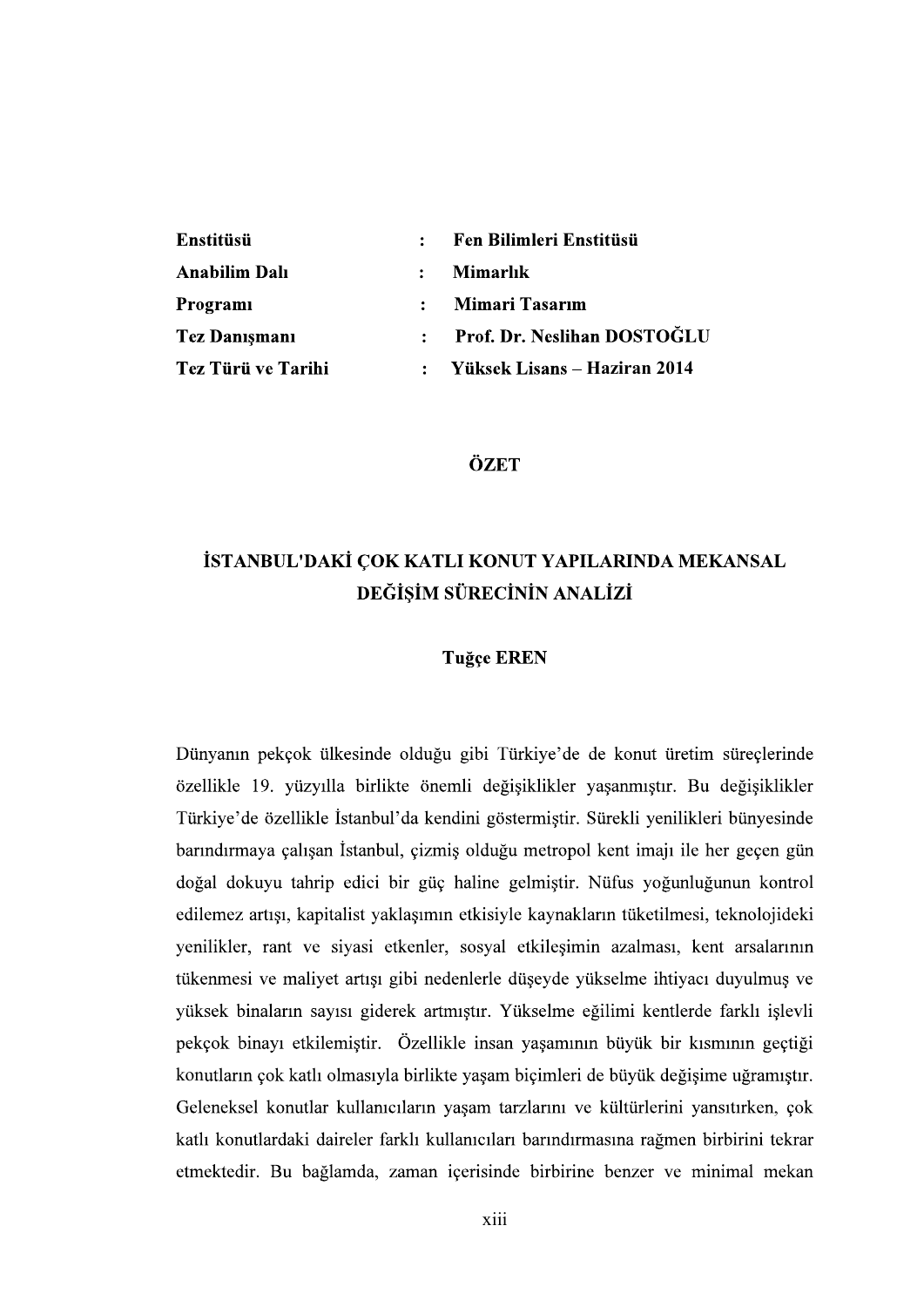tipleri oluşmuştur. Tez çalışmasında 19. yüzyıl sonundan günümüze kadar ekonomik, sosyal, politik nedenlerle birbirinden farklılaşan dört dönemde (1923 öncesi, 1923-1950 dönemi, 1950-1980 dönemi, 1980 sonrası) belirlenen çok katlı konut yapılarında, mekan büyüklükleri ve bu mekanların birbirleriyle olan iliskilerinde görülen değişimler, hangi mekanların eksilip hangilerinin eklendiğine ilişkin bilgiler incelenmiş ve bunların nedenleri değerlendirilmiştir.

Bu çalışmada, İstanbul özelinde belirlenen ve yukarıda belirtilen dört dönemde inşa edilen 40 adet çok katlı konut yapısı, yapılan plan çizimleri üzerinden yorumlanmış, şematik anlatım, grafik ve tablolar yardımı ile de desteklenerek incelenmiştir. Bu incelemeler ile sadece planlar hakkında bilgi edinilmeyip, mekanların dairedeki oranlarının yıllara bağlı değişimi de ele alınmıştır. Daire büyüklüklerinin belirlediği çerçeve içerisine yerleşen mekanların maruz kaldığı sınırlanmayı göz ardı edersek, yıllar içinde bir mekanın genişlerken diğerinin küçülmesi, hatta yok olması ve yerine başka bir mekanın türetilmesi durumu, değişen yaşam koşullarının bireylerin gereksinimlerinde oluşturduğu dönüşümleri de sergilemektedir.

Anahtar sözcükler: Konutun Evrimi, İstanbul'da Çok Katlı Konutlar, Apartman, Konutta Mekan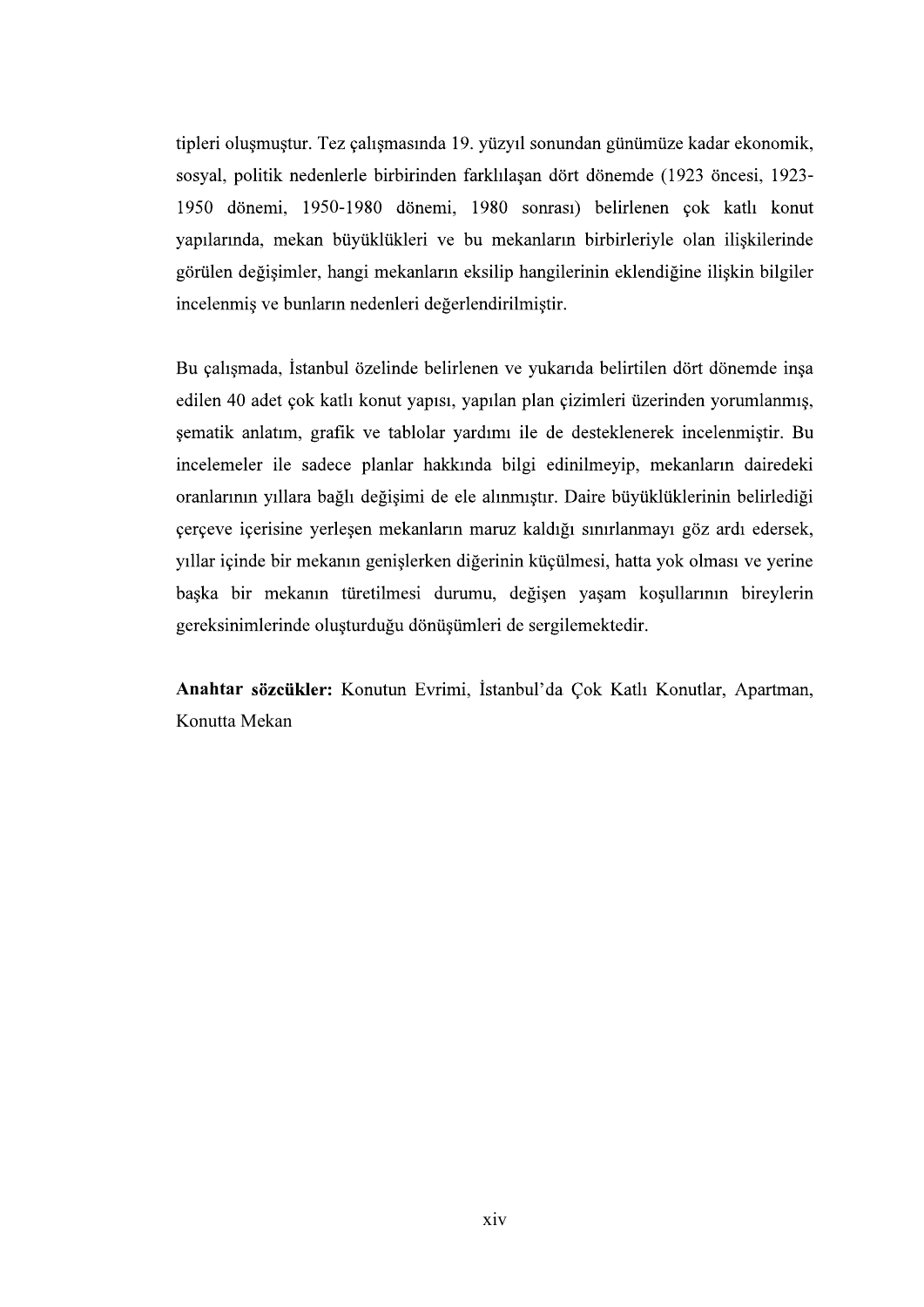| University                     |                | <b>Istanbul Kultur University</b> |
|--------------------------------|----------------|-----------------------------------|
| Institute                      |                | <b>Institute of Sciences</b>      |
| Department                     |                | Architecture                      |
| <b>Literature Programme</b>    | $\mathbf{L}$   | <b>Architecture Design</b>        |
| <b>Literature Supervisor</b>   | $\mathbf{L}$   | Prof. Dr. Neslihan DOSTOĞLU       |
| <b>Degree Awarded and Date</b> | $\ddot{\cdot}$ | <b>MA</b> - July 2014             |

#### ABSTRACT

## AN ANALYSIS ON THE SPATIAL TRANSFORMATION OF MULTI-STOREY RESIDENTAL BUILDINGS IN ISTANBUL

## **Tuğçe EREN**

Important transformations were seen in housing production processes in Turkey, as in other countries in the world particularly with the  $19<sup>th</sup>$  century. In Turkey, these transformations have appeared mostly in Istanbul. Istanbul, which has continuously tried to embrace new ideas, has become a power causing the destruction of the natural environment, with its metropolitan image every day. As a result of reasons such as uncontrollable population growth, the consumption of resources as a result of capitalist approach, technological innovations, rise of profit and political factors, the decrease in social interaction, the depletion of city land, and incremental costs have led to the demand for vertical growth, and the number of high-rise buildings have increased in time. The tendency for vertical growth has affected many buildings with different functions. Particularly with the transformation of housing units into highrises, life styles have drastically changed as these are places where people spend most of their time. While traditional dwellings reflect the users' lifestyles and their culture, the apartments in high-rise blocks repeat each other even though they house